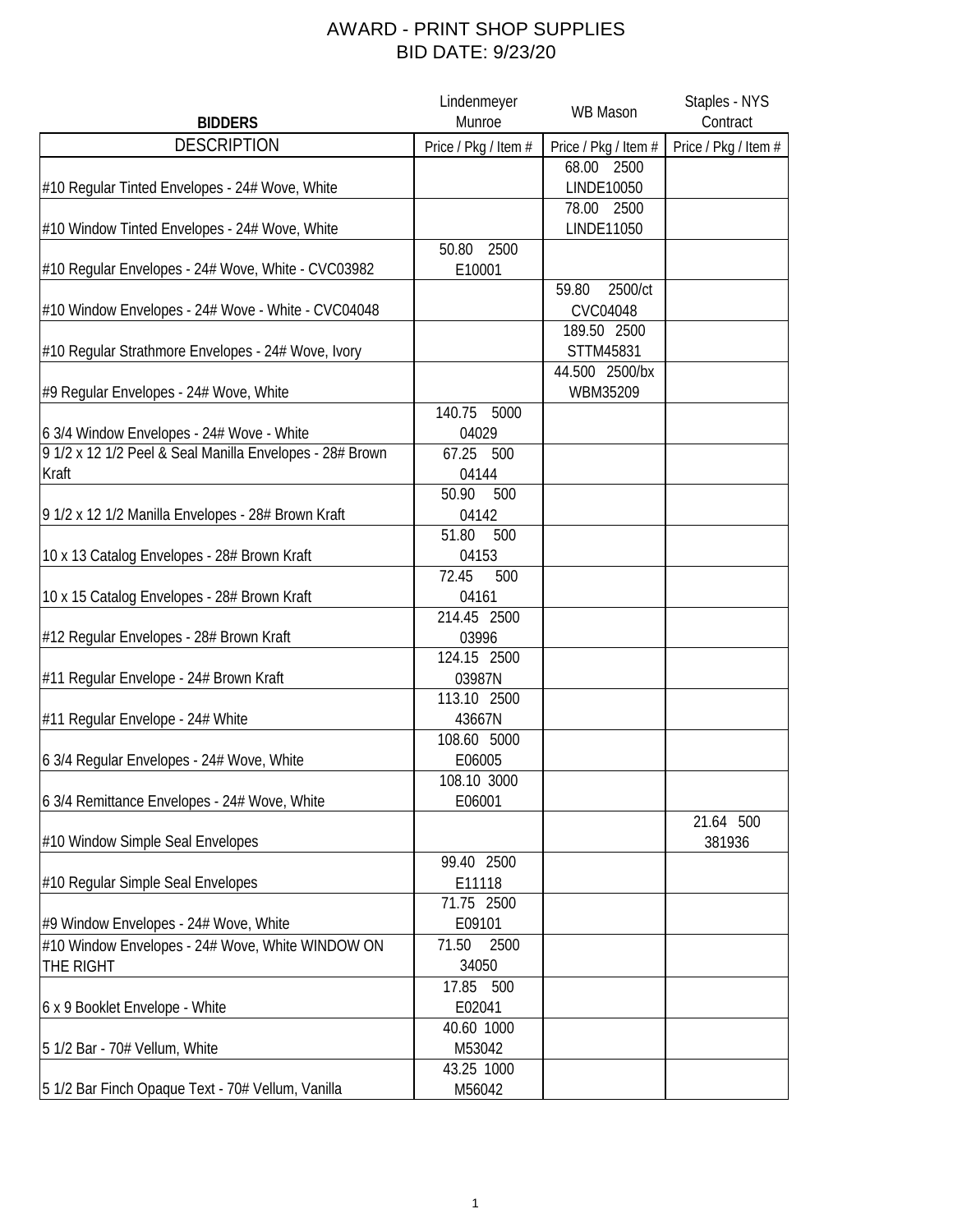## AWARD - PRINT SHOP SUPPLIES BID DATE: 9/23/20

|                                                            |                      | 500/ream<br>6.88      |  |
|------------------------------------------------------------|----------------------|-----------------------|--|
|                                                            |                      | CASMP2204XX           |  |
|                                                            |                      | <b>Boise Firework</b> |  |
|                                                            |                      |                       |  |
| 8 1/2 x 14 20# Hammermill Fore MP - Color                  |                      |                       |  |
|                                                            | 89.20<br>1000        |                       |  |
| 11 x 17 65# Mohawk Brite Hue Bristol Cover - Color         | varies Astro Brights |                       |  |
| 11 x 17 65# Accent Opaque Digital Smooth Cover - White     |                      | 1250/ct<br>73.30      |  |
| (H121954)                                                  |                      | HMM121954             |  |
|                                                            |                      | 1250/cs<br>66.90      |  |
| 11 x 17 65# Accent Opaque Digital (#188570)                |                      | <b>HMM188570PK</b>    |  |
|                                                            |                      | 45.72 1000/ct         |  |
| 11 x 17 67# Springhill Vellum Bristol Cover - Color        | 89.25 2000           | SPHLOX6004            |  |
|                                                            |                      |                       |  |
| 8 1/2 x 11 65# Mohawk Brite Hue Vellum Cover - Color       | varies Astro Brights | 72.50 2500            |  |
|                                                            |                      | <b>SPHL01405X</b>     |  |
| 8 1/2 x 11 65# Springhill Opaque Offset Cover - Color      |                      | 38.32 2000/ct         |  |
| 8 1/2 x 11 67# Springhill Vellum Bristol Cover - Color     |                      | SPHLOX6000            |  |
|                                                            |                      | 2500/ct<br>52.90      |  |
| 8 1/2 x 11 90# Springhill Index Digital Cover - Color      |                      | SPHLOX5100            |  |
|                                                            |                      | 65.00 2500            |  |
| 8 1/2 x 11 65# Accent Opaque Digital Cover - White         |                      | HMM188560             |  |
|                                                            | 2500<br>70.15        |                       |  |
| 11 x 17 60# Springhill Opaque Offset Digital Colors        | varies               |                       |  |
| 11 x 17 80# Finch Opaque Smooth - Bright White (#1008-     | 60.25<br>1500        |                       |  |
| 8018)                                                      | 1008-8018            |                       |  |
|                                                            |                      | 38.20 5000/ct         |  |
|                                                            |                      | CASMP2201XX           |  |
| 8 1/2 x 11 20# Hammermill Fore MP Colors                   |                      | <b>Boise Firework</b> |  |
|                                                            | 93.95<br>5000        |                       |  |
| 8 1/2 x 11 20# Mohawk Brite Hue Color                      | varies Astro Brights |                       |  |
|                                                            | 220.75<br>5000       |                       |  |
| 8 1/2 x 11 24# Strathmore Writing Wove - Ivory             | 300-029              |                       |  |
|                                                            | 218.95<br>5000       |                       |  |
| 8 1/2 x 11 24# Strathmore Writing Wove - White             | 300-220              |                       |  |
|                                                            |                      | 136.90 2500 sets      |  |
| 2 part 8 1/2 x 11 Carbonless Black Print Reverse           |                      | <b>NCR5887N</b>       |  |
|                                                            |                      | 152.80 1670 sets      |  |
| 3 part 8 1/2 x 11 Carbonless Black Print Reverse           |                      | <b>NCR5900N</b>       |  |
|                                                            |                      | 161.80 1250 sets      |  |
| 4 part 8 1/2 x 11 Carbonless Black Print Reverse           |                      | <b>NCR5915N</b>       |  |
|                                                            | 216.25 2500 sets     |                       |  |
| 2 part 8 1/2 x 14 Carbonless Black Print Reverse           | 3R12852              |                       |  |
|                                                            |                      | 196.00 1670 sets      |  |
| 3 part 8 1/2 x 14 Carbonless Black Print Reverse           |                      | <b>NCR5902N</b>       |  |
| 8 1/2 x 11 80# Finch Opaque Digital Cover - White (#2508-  | 71.25<br>2000        |                       |  |
| 8004)                                                      | 2508-8004            |                       |  |
| 8 1/2 x 11 80# Finch Opaque Text - Bright White (#1008-    | 3000<br>58.00        |                       |  |
| 8004)                                                      | 1008-8004            |                       |  |
| 8 1/2 x 11 80# Hammermill Color Copy Digital Cover - White |                      | 79.52<br>2000/ct      |  |
| (H120023)                                                  |                      | HAM120023             |  |